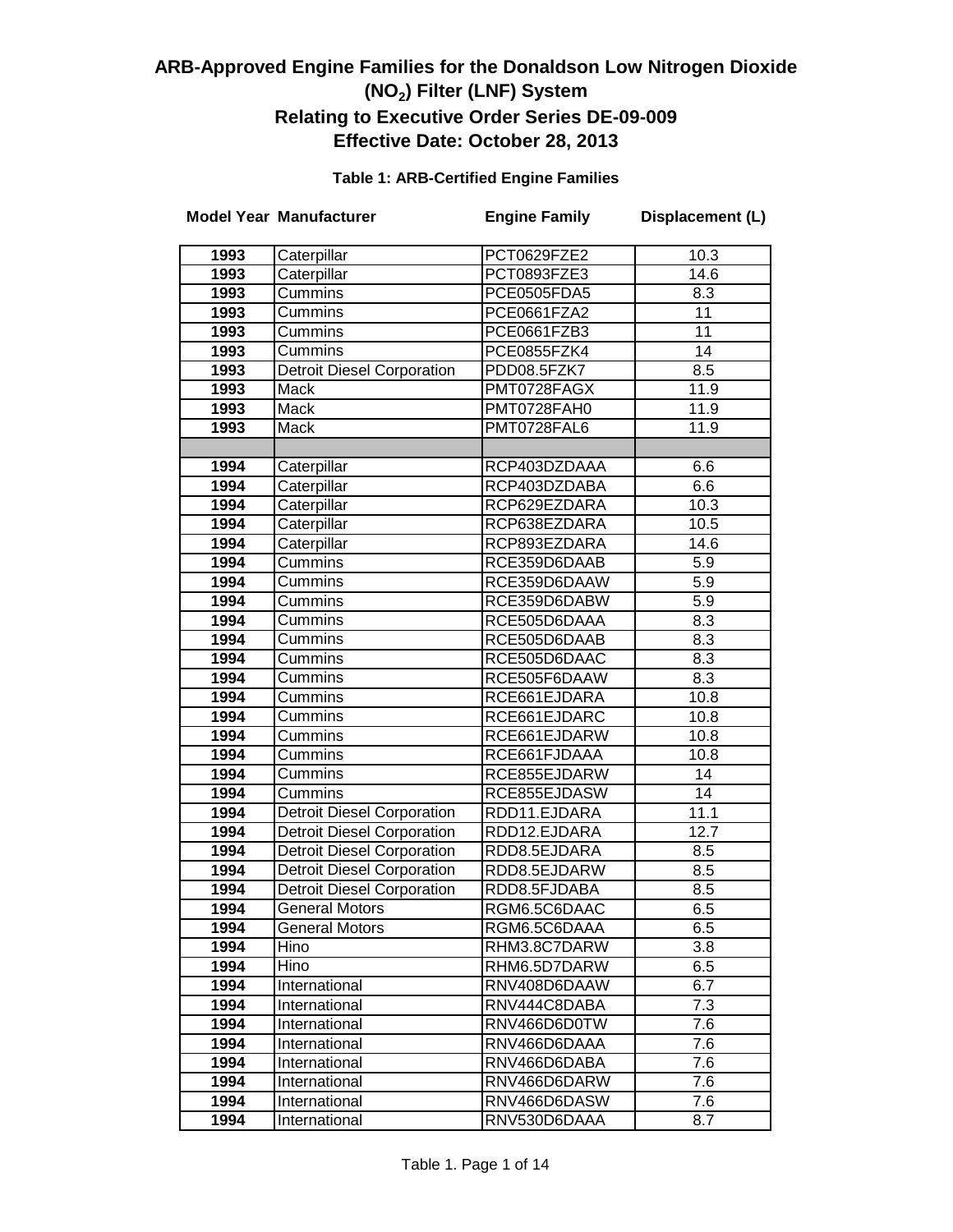|              | <b>Model Year Manufacturer</b>    | <b>Engine Family</b>         | Displacement (L) |
|--------------|-----------------------------------|------------------------------|------------------|
| 1994         | International                     | RNV7.3C8DAAA                 | 7.3              |
| 1994         | Isuzu                             | RSZ3.9C6DARW                 | 3.9              |
| 1994         | Mack                              | RMK728EGDARA                 | 11.9             |
| 1994         | Mack                              | RMK728EJDARA                 | 11.9             |
| 1994         | Mercedes Benz                     | RMB6.0D6DAAA                 | 6                |
| 1994         | Mercedes Benz                     | RMB6.0D6DARA                 | 6                |
| 1994         | Mitsubishi                        | RMT238B7DAAA                 | $\overline{3.9}$ |
| 1994         | Nissan                            | RND254C6DAAA                 | 4.2              |
| 1994         | Nissan                            | RND423D6DAAA                 | 7                |
| 1994         | Perkins                           | RPK243C6DAAA                 | 4                |
| 1994         | Perkins                           | RPK365D6DAAA                 | $\overline{6}$   |
| 1994         | Volvo                             | RVT12.EJDBRA                 | 12.1             |
| 1994         | Volvo                             | RVT6.7D6DBRA                 | 6.7              |
|              |                                   |                              |                  |
| 1995         | Caterpillar                       | SCP403DZDAAA                 | 6.6              |
| 1995         | Caterpillar                       | SCP403DZDABA                 | 6.6              |
| 1995         | Caterpillar                       | SCP403DZDARK                 | 6.6              |
| 1995         | Caterpillar                       | SCP442DZDARK                 | 7.1              |
| 1995         | Caterpillar                       | SCP629EZDARK                 | 10.3             |
| 1995         | Caterpillar                       | SCP629EZDARM                 | 10.3             |
| 1995         | Caterpillar                       | SCP638EZDARA                 | 10.5             |
| 1995         | Caterpillar                       | SCP729EZDARL                 | 12               |
| 1995         | Caterpillar                       | SCP893EZDARK                 | 14.6             |
| 1995         | Cummins                           | SCE239D6DAAA                 | 5.9              |
| 1995         | Cummins                           | SCE359D6DAAA                 | 5.9              |
| 1995         | Cummins                           | SCE359D6DAAW                 | 5.9              |
| 1995         | Cummins                           | SCE359D6DABW                 | 5.9              |
| 1995         | Cummins                           | SCE505D6DAAA                 | 8.3              |
| 1995         | Cummins                           | SCE505D6DAAW                 | 8.3              |
| 1995         | Cummins                           | SCE505D6DABW                 | 8.3              |
| 1995         | Cummins                           | SCE505F6DAAW                 | 8.3              |
| 1995         | Cummins                           | SCE661EJDARA                 | 10.8             |
| 1995         | Cummins                           | SCE661EJDARC<br>SCE661EJDARW | 10.8             |
| 1995<br>1995 | Cummins<br>Cummins                | SCE661EJDASW                 | 10.8<br>10.8     |
| 1995         | Cummins                           | SCE661EJDATW                 | 10.8             |
| 1995         | Cummins                           | SCE661FJDAAA                 | 10.8             |
| 1995         | Cummins                           | SCE855EJDARA                 | 14               |
| 1995         | Cummins                           | SCE855EJDARB                 | 14               |
| 1995         | Cummins                           | SCE855EJDARW                 | 14               |
| 1995         | Cummins                           | SCE855EJDASW                 | 14               |
| 1995         | Cummins                           | SCE855EJDATW                 | 14               |
| 1995         | <b>Detroit Diesel Corporation</b> | SDD11.EJDARA                 | 11.1             |
| 1995         | <b>Detroit Diesel Corporation</b> | SDD12.EJDARA                 | 12.7             |
| 1995         | <b>Detroit Diesel Corporation</b> | SDD8.5FJDABA                 | 8.5              |
| 1995         | <b>Detroit Diesel Corporation</b> | SDD8.5EJDARA                 | 8.5              |
| 1995         | <b>Detroit Diesel Corporation</b> | SDD8.5EJDARW                 | 8.5              |
| 1995         | Hino                              | SHM3.8C7DARW                 | 3.8              |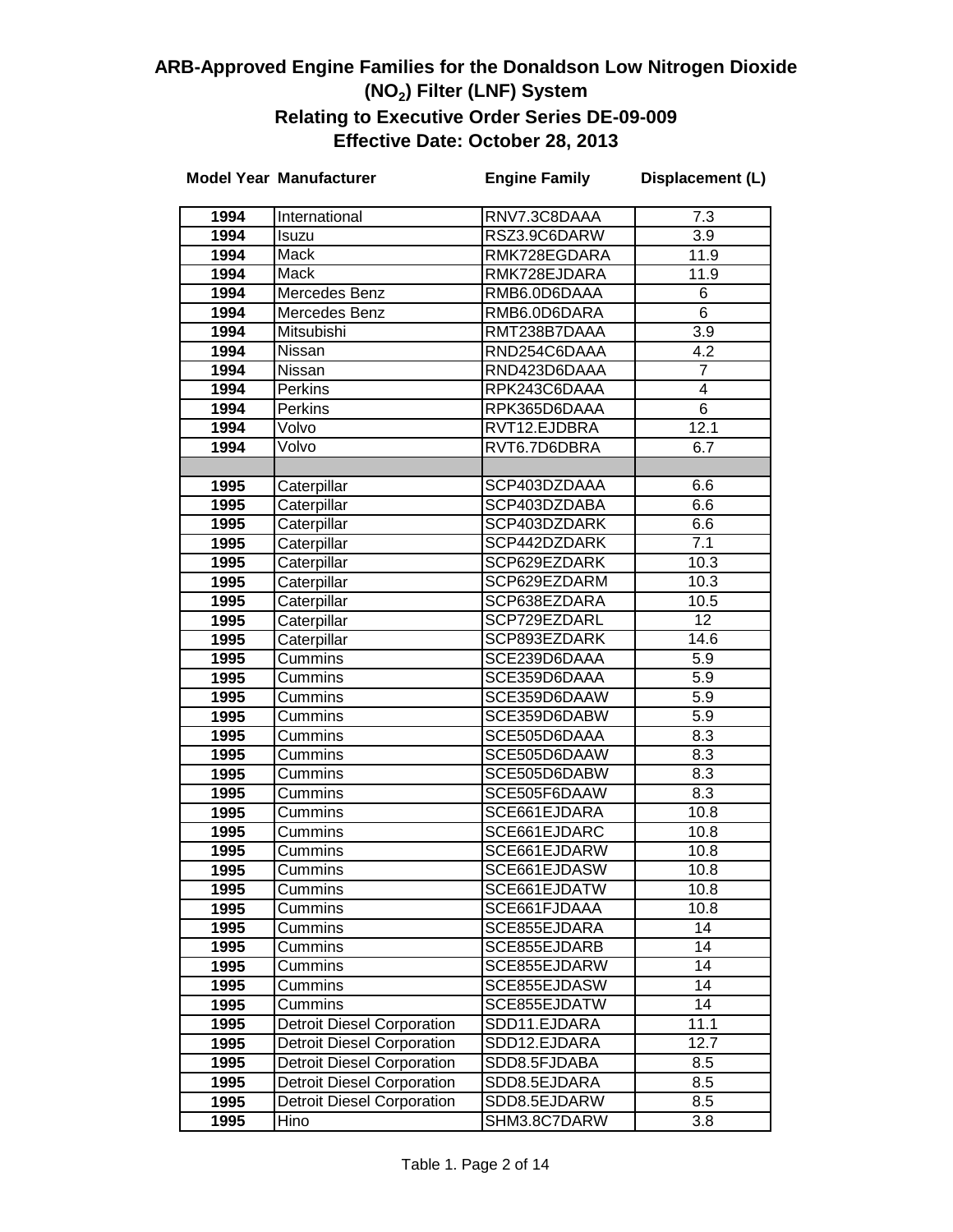|      | <b>Model Year Manufacturer</b> | <b>Engine Family</b> | Displacement (L) |
|------|--------------------------------|----------------------|------------------|
| 1995 | Hino                           | SHM6.5D7DARW         | 6.5              |
| 1995 | International                  | SNV444C8D0AA         | 7.3              |
| 1995 | International                  | SNV444C8D0RA         | 7.3              |
| 1995 | International                  | SNV444C8D0SA         | 7.3              |
| 1995 | International                  | SNV466D6DARA         | 7.6              |
| 1995 | International                  | SNV466D6DASA         | 7.6              |
| 1995 | International                  | SNV466D6DATA         | 7.6              |
| 1995 | International                  | SNV466D8DARB         | 7.6              |
| 1995 | International                  | SNV466D8DASB         | $\overline{7.6}$ |
| 1995 | International                  | SNV466D8DATB         | $\overline{7.6}$ |
| 1995 | International                  | SNV530D6DARA         | 8.7              |
| 1995 | International                  | SNV530E6DASA         | 8.7              |
| 1995 | International                  | SNV530F6DATA         | 8.7              |
| 1995 | International                  | SNV7.3C8DAAA         | 7.3              |
| 1995 | Isuzu                          | SSZ3.9C6DARW         | 3.9              |
| 1995 | Isuzu                          | SSZ7.1D6DAAA         | 7.1              |
| 1995 | Mack                           | SMK728EGDARA         | 11.9             |
| 1995 | Mack                           | SMK728EJDARA         | 11.9             |
| 1995 | Mercedes Benz                  | SMB6.0D6DAAA         | 6                |
| 1995 | Mercedes Benz                  | SMB6.0D6DARA         | 6                |
| 1995 | Mitsubishi                     | SMT460D7DAAA         | 7.5              |
| 1995 | Nissan                         | SND254C6DAAA         | 4.2              |
| 1995 | Nissan                         | SND423D6DAAA         | $\overline{7}$   |
| 1995 | <b>Perkins</b>                 | SPK243C6DAAA         | 4                |
| 1995 | Perkins                        | SPK365D6DAAA         | $\overline{6}$   |
| 1995 | Renault                        | SR3377D8DAAW         | 6.2              |
| 1995 | Renault                        | SR3377D8DABW         | 6.2              |
| 1995 | Volvo                          | SVT12.EJDBRA         | 12.1             |
| 1995 | Volvo                          | SVT6.7D6DBRA         | 6.7              |
|      |                                |                      |                  |
| 1996 | Caterpillar                    | TCP403DZDAAA         | 6.6              |
| 1996 | Caterpillar                    | TCP403DZDABA         | 6.6              |
| 1996 | Caterpillar                    | TCP403DZDARK         | 6.6              |
| 1996 | Caterpillar                    | TCP442DZDAAK         | 7.1              |
| 1996 | Caterpillar                    | TCP442DZDARK         | 7.1              |
| 1996 | Caterpillar                    | TCP629EZDARK         | 10.3             |
| 1996 | Caterpillar                    | TCP629EZDARM         | 10.3             |
| 1996 | Caterpillar                    | TCP638EZDARA         | 10.5             |
| 1996 | Caterpillar                    | TCP729EZDARL         | 12 <sub>2</sub>  |
| 1996 | Caterpillar                    | TCP893EZDARK         | 14.6             |
| 1996 | Cummins                        | TCE239D6DAAA         | 3.9              |
| 1996 | Cummins                        | TCE359D6DAAA         | 5.9              |
| 1996 | Cummins                        | TCE359D6DABW         | 5.9              |
| 1996 | Cummins                        | TCE505D6DAAA         | 8.3              |
| 1996 | Cummins                        | TCE505D6DAAW         | 8.3              |
| 1996 | Cummins                        | TCE505D6DABW         | 8.3              |
| 1996 | Cummins                        | TCE661EJDARA         | 10.8             |
| 1996 | Cummins                        | TCE661EJDARB         | 10.8             |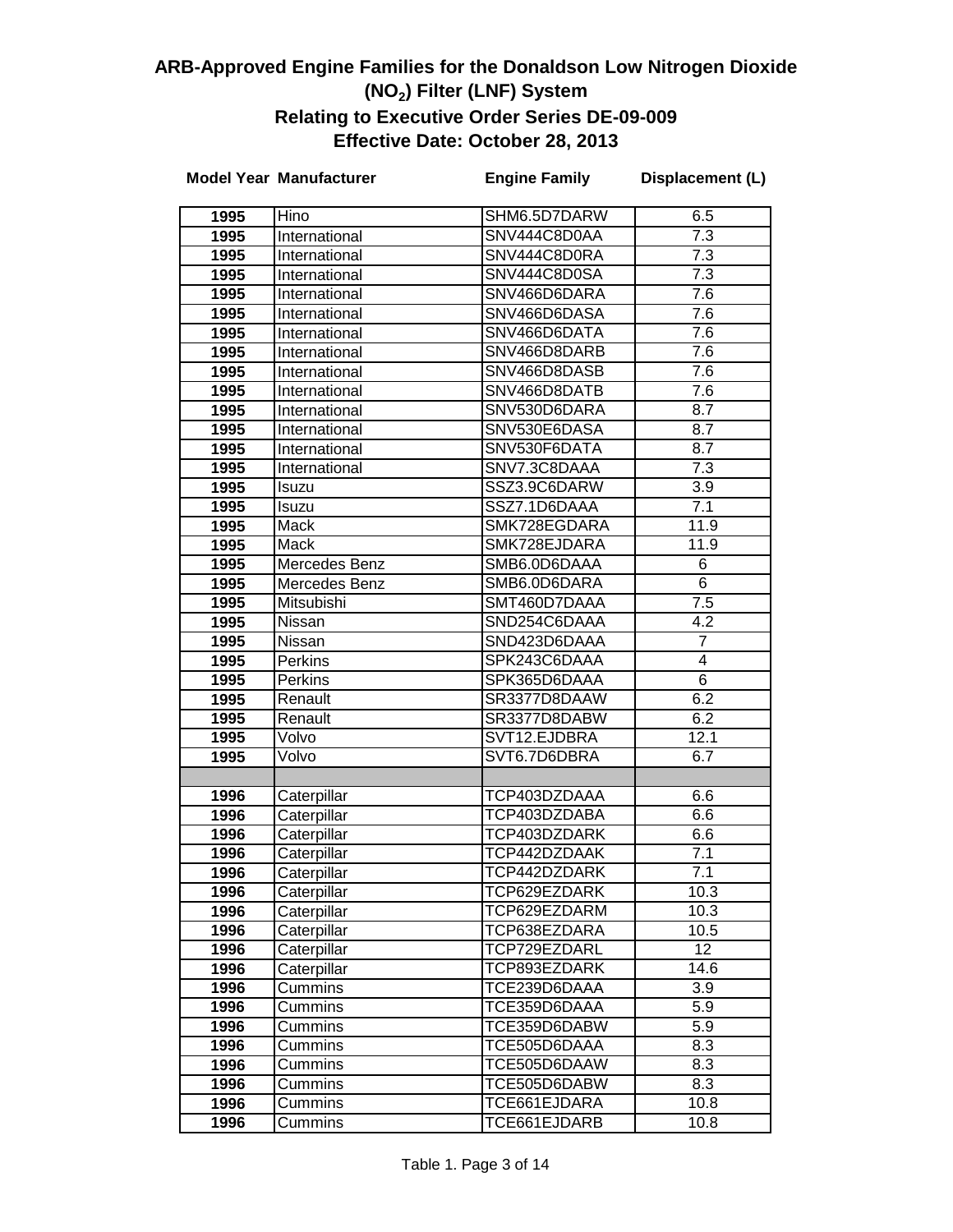|              | <b>Model Year Manufacturer</b>    | <b>Engine Family</b>         | Displacement (L)  |
|--------------|-----------------------------------|------------------------------|-------------------|
| 1996         | Cummins                           | TCE661EJDARC                 | 10.8              |
| 1996         | Cummins                           | TCE661EJDARW                 | 10.8              |
| 1996         | Cummins                           | TCE661EJDASW                 | 10.8              |
| 1996         | Cummins                           | TCE661EJDATW                 | 10.8              |
| 1996         | Cummins                           | TCE661FJDABA                 | 10.8              |
| 1996         | Cummins                           | TCE855EJDARA                 | 14                |
| 1996         | Cummins                           | TCE855EJDARB                 | 14                |
| 1996         | Cummins                           | TCE855EJDARW                 | 14                |
| 1996         | Cummins                           | TCE855EJDASW                 | 14                |
| 1996         | Cummins                           | TCE855EJDATW                 | 14                |
| 1996         | <b>Detroit Diesel Corporation</b> | TDD11.EJDARA                 | 11.1              |
| 1996         | <b>Detroit Diesel Corporation</b> | TDD12.EJDARA                 | 12.7              |
| 1996         | <b>Detroit Diesel Corporation</b> | TDD12.EJDATW                 | 12                |
| 1996         | <b>Detroit Diesel Corporation</b> | TDD8.5EJDARA                 | 8.5               |
| 1996         | <b>Detroit Diesel Corporation</b> | TDD8.5EJDARW                 | 8.5               |
| 1996         | <b>Detroit Diesel Corporation</b> | TDD8.5FJDABA                 | 8.5               |
| 1996         | <b>General Motors</b>             | TGM6.5C6DABA                 | 6.5               |
| 1996         | <b>General Motors</b>             | TGM6.5C6DABW                 | 6.5               |
| 1996         | Hino                              | THM3.8C7DARW                 | $\overline{3.8}$  |
| 1996         | Hino                              | THM6.5D7DARW                 | 6.5               |
| 1996         | International                     | TNV444C8D0RA                 | $\overline{7.3}$  |
| 1996         | International                     | TNV444C8D0SA                 | 7.3               |
| 1996         | International                     | TNV466D6DARB                 | $\overline{7.6}$  |
| 1996         | International                     | TNV466D6DATB                 | 7.6               |
| 1996         | International                     | TNV466D8DARB                 | 7.6               |
| 1996         | International                     | TNV466D8DATB                 | 7.6               |
| 1996         | International                     | TNV530D6DARA                 | 8.7               |
| 1996         | International                     | TNV530D8DARA                 | 8.7               |
| 1996         | International                     | TNV530E6DASA                 | $\overline{8.7}$  |
| 1996         | International                     | TNV530E8DASA                 | $\overline{8.7}$  |
| 1996         | International                     | TNV7.3C8DAAA                 | $\overline{7}$ .3 |
| 1996         | Isuzu                             | TSZ3.9C6DARW                 | $\overline{3.9}$  |
| 1996         | Isuzu                             | TSZ7.1D6DAAA                 | 7.1               |
| 1996         | Isuzu                             | TSZ7.1D6DAAA                 | $\overline{7.1}$  |
| 1996         | Mack                              | TMK728EGDARA                 | 11.9              |
| 1996         | Mack                              | TMK728EJDARA                 | 11.9              |
| 1996         | Mitsubishi                        | TMT238C7DBAA                 | 3.9               |
| 1996         | Mitsubishi                        | TMT358D7DBAA                 | 5.9               |
| 1996         | Mitsubishi                        | TMT460D7DBAA<br>TND254C6DAAA | 7.5<br>4.2        |
| 1996         | Nissan<br>Nissan                  | TND423D6DAAA                 | 6.9               |
| 1996<br>1996 | Perkins                           | TPK243C6DAAA                 | 4                 |
| 1996         | <b>Perkins</b>                    | TPK365D6DAAA                 | 6                 |
| 1996         | Renault                           | TR3377D8DAAW                 | 6.2               |
| 1996         | Renault                           | TR3377D8DABW                 | 6.2               |
| 1996         | Volvo                             | TVT12.EJDBRA                 | 12.1              |
| 1996         | Volvo                             | TVT6.7D6DBRA                 | 6.7               |
|              |                                   |                              |                   |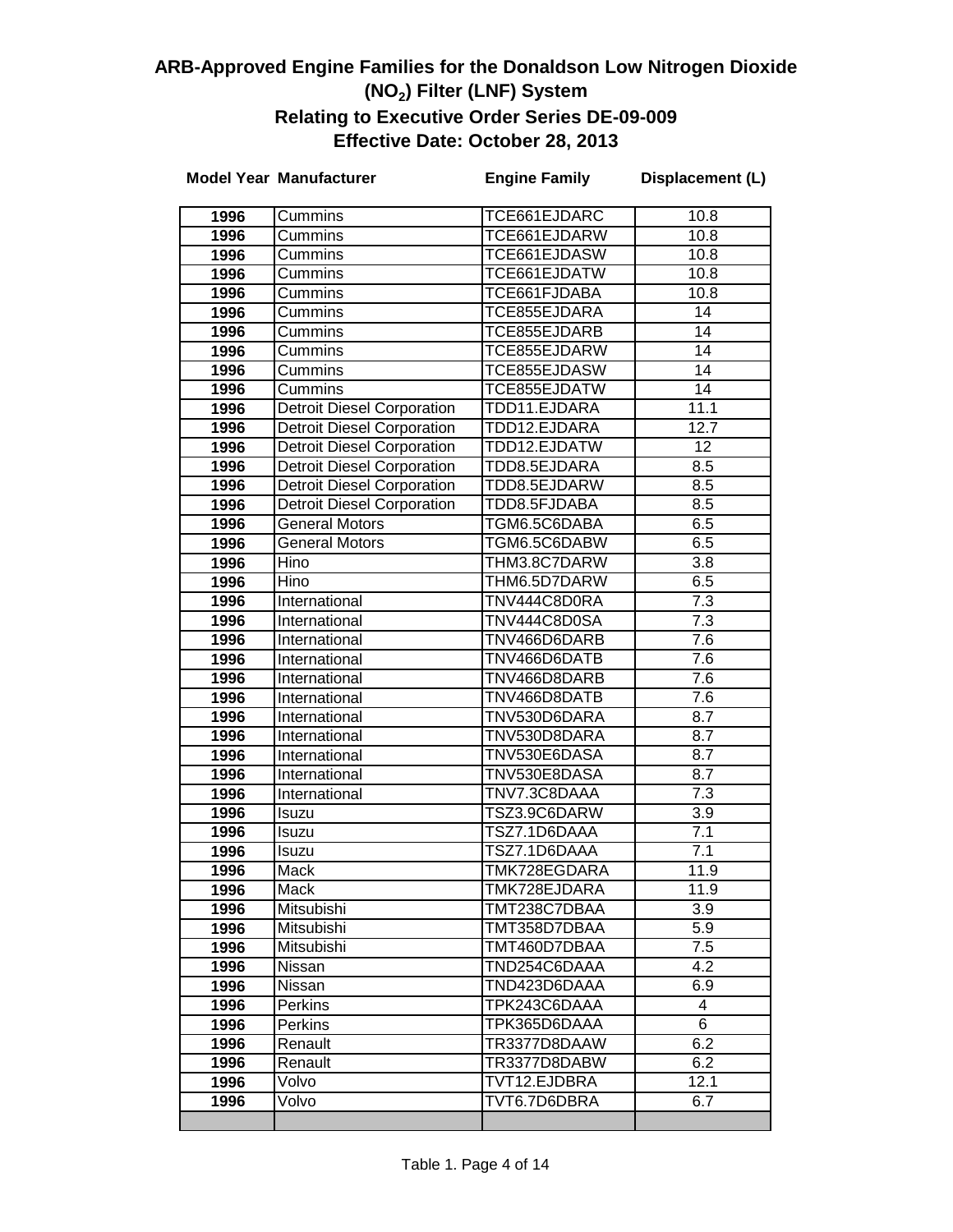|              | <b>Model Year Manufacturer</b>    | <b>Engine Family</b>         | Displacement (L) |
|--------------|-----------------------------------|------------------------------|------------------|
| 1997         | Caterpillar                       | VCP403DZDAAA                 | 6.6              |
| 1997         | Caterpillar                       | VCP403DZDABA                 | 6.6              |
| 1997         | Caterpillar                       | VCP403DZDARK                 | 6.6              |
| 1997         | Caterpillar                       | VCP442DZDAAK                 | 7.1              |
| 1997         | Caterpillar                       | VCP442DZDARK                 | $\overline{7.1}$ |
| 1997         | Caterpillar                       | VCP629EZDARK                 | 10.3             |
| 1997         | Caterpillar                       | VCP629EZDARX                 | 10.3             |
| 1997         | Caterpillar                       | VCP638EZDARA                 | 10.5             |
| 1997         | Caterpillar                       | VCP729EZDARX                 | 12               |
| 1997         | Caterpillar                       | VCP893EZDARA                 | 14.6             |
| 1997         | Caterpillar                       | VCP893EZDARX                 | 14.6             |
| 1997         | Caterpillar                       | VCP967EZDARK                 | 15.8             |
| 1997         | Cummins                           | VCE239D6DAAA                 | $\overline{3.9}$ |
| 1997         | Cummins                           | VCE359D6DAAA                 | $\overline{5.9}$ |
| 1997         | Cummins                           | VCE359D6DABW                 | $\overline{5.9}$ |
| 1997         | Cummins                           | VCE359DJDARA                 | 5.9              |
| 1997         | Cummins                           | VCE505D6DAAA                 | 8.3              |
| 1997         | Cummins                           | VCE505D6DAAW                 | 8.3              |
| 1997         | Cummins                           | VCE505D6DABW                 | 8.3              |
| 1997         | Cummins                           | VCE661EJDARB                 | 10.8             |
| 1997         | Cummins                           | VCE661EJDARC                 | 10.8             |
| 1997         | Cummins                           | VCE661EJDASA                 | 10.8             |
| 1997         | Cummins                           | VCE661EJDATW                 | 10.8             |
| 1997         | Cummins                           | VCE661FJDABA                 | 10.8             |
| 1997         | Cummins                           | VCE855EJDARA                 | 14               |
| 1997         | Cummins                           | VCE855EJDARB                 | 14               |
| 1997         | Cummins                           | VCE855EJDARC                 | 14               |
| 1997         | Cummins                           | VCE855EJDATW                 | 14               |
| 1997         | <b>Detroit Diesel Corporation</b> | VDD11.EJDARA                 | 11.1             |
| 1997         | <b>Detroit Diesel Corporation</b> | VDD12.EJDARA                 | 12.7             |
| 1997         | <b>Detroit Diesel Corporation</b> | VDD12.EJDATA                 | 12               |
| 1997         | <b>Detroit Diesel Corporation</b> | VDD3.8C8DABA                 | $\overline{3.8}$ |
| 1997         | <b>Detroit Diesel Corporation</b> | VDD8.5EJDARA                 | 8.5              |
| 1997         | <b>Detroit Diesel Corporation</b> | VDD8.5FJDABA                 | 8.5              |
| 1997         | <b>General Motors</b>             | VGM6.5C6DABA                 | 6.5              |
| 1997         | General Motors                    | VGM6.5C6DABW                 | 6.5              |
| 1997         | <b>General Motors</b>             | VGM6.5C6DARW                 | 6.5              |
| 1997         | Hino                              | VHM8.0DHDARA                 | 8                |
| 1997         | International                     | VNV444C8DARW                 | 7.3              |
| 1997         | International                     | VNV444C8DASW                 | 7.3              |
| 1997         | International                     | VNV466D6DARA                 | 7.6              |
| 1997         | International                     | VNV466D8DARW<br>VNV466D8DASA | 7.6<br>7.6       |
| 1997         | International                     | VNV530D6DARA                 | 8.7              |
| 1997<br>1997 | International<br>International    | VNV530D8DARA                 | 8.7              |
| 1997         | International                     | VNV530E6DASA                 | 8.7              |
| 1997         | International                     | VNV530E8DASA                 | 8.7              |
| 1997         | International                     | VNV7.3C8DAAA                 | $\overline{7.3}$ |
|              |                                   |                              |                  |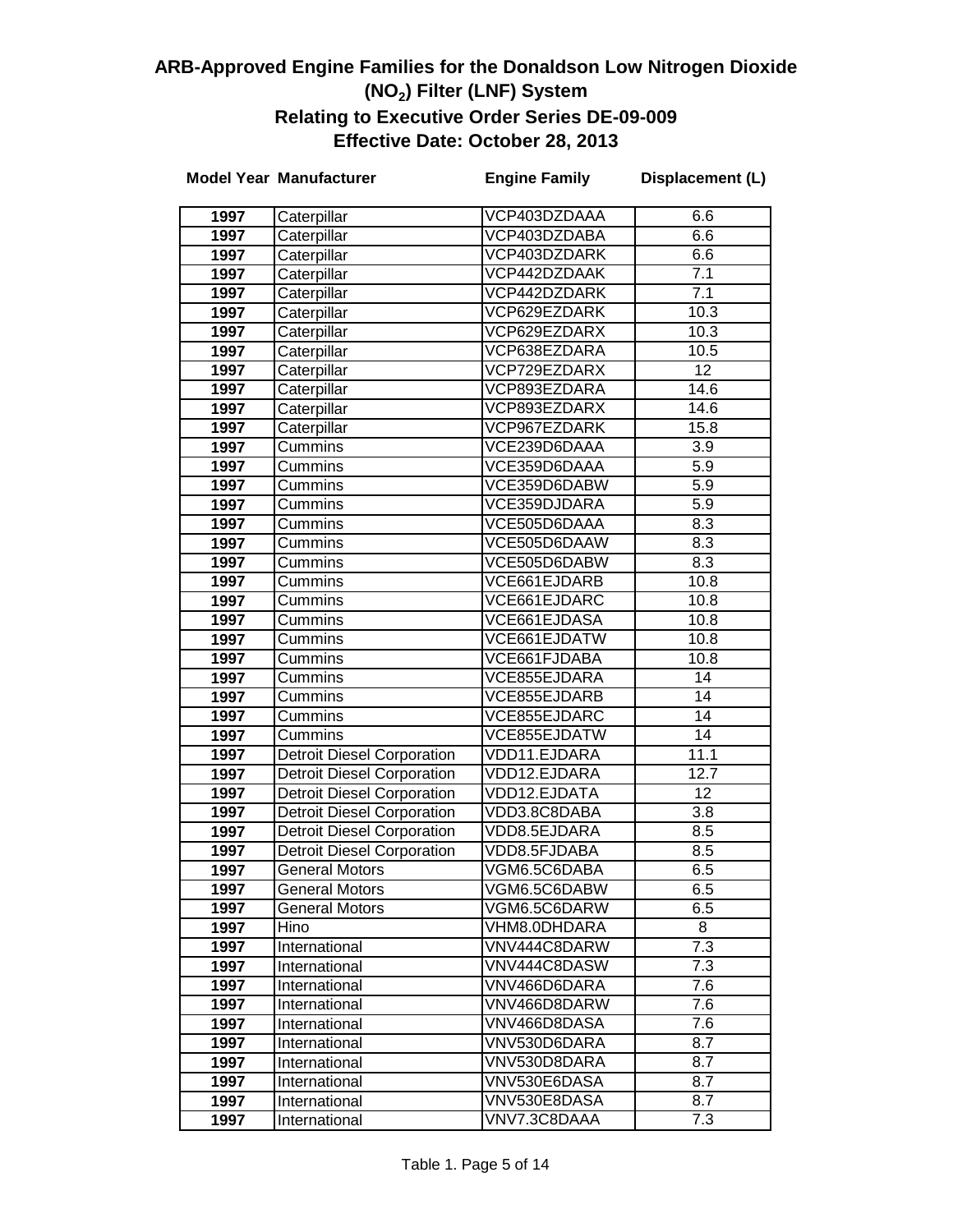|      | <b>Model Year Manufacturer</b>    | <b>Engine Family</b> | Displacement (L) |
|------|-----------------------------------|----------------------|------------------|
| 1997 | International                     | VNV7.3C8DAAW         | 7.3              |
| 1997 | Isuzu                             | VSZ3.9C6DARA         | 3.9              |
| 1997 | Isuzu                             | VSZ7.1D6DAAA         | 7.1              |
| 1997 | Isuzu                             | VSZ7.1D6DAAW         | 7.1              |
| 1997 | Mack                              | VMK728EGDARA         | 11.9             |
| 1997 | Mack                              | VMK728EJDARA         | 11.9             |
| 1997 | <b>Mack</b>                       | VMK728EJDAYW         | 11.9             |
| 1997 | Mitsubishi                        | VMT238C7DBAA         | $\overline{3.9}$ |
| 1997 | Mitsubishi                        | VMT358D7DBAA         | 5.9              |
| 1997 | Mitsubishi                        | VMT460D7DBAA         | 7.5              |
| 1997 | Nissan                            | VND254C6DAAA         | 4.2              |
| 1997 | Nissan                            | VND423D6DAAA         | 6.9              |
| 1997 | Renault                           | VR3377D8DAAW         | 6.2              |
| 1997 | Renault                           | VR3377D8DABW         | 6.2              |
| 1997 | Volvo                             | VVT12.EJDBRA         | 12.1             |
| 1997 | Volvo                             | VVT6.7D6DBRA         | 6.7              |
|      |                                   |                      |                  |
| 1998 | Caterpillar                       | WCPXH0442HRK         | 7.2              |
| 1998 | Caterpillar                       | WCPXH0442HSK         | 7.2              |
| 1998 | Caterpillar                       | WCPXH0629ERK         | 10.3             |
| 1998 | Caterpillar                       | WCPXH0729ERK         | 12               |
| 1998 | Caterpillar                       | WCPXH0893ERK         | 14.6             |
| 1998 | Caterpillar                       | WCPXH0967ERK         | 15.9             |
| 1998 | Cummins                           | WCEXH0359BAD         | 5.9              |
| 1998 | Cummins                           | WCEXH0359BAE         | 5.9              |
| 1998 | Cummins                           | WCEXH0505CAC         | 8.3              |
| 1998 | Cummins                           | WCEXH0505CAD         | 8.3              |
| 1998 | Cummins                           | WCEXH0505CAE         | 8.3              |
| 1998 | Cummins                           | WCEXH0505CAF         | $8.\overline{3}$ |
| 1998 | Cummins                           | WCEXH0661MAA         | 10.8             |
| 1998 | Cummins                           | WCEXH0661MAB         | 10.8             |
| 1998 | Cummins                           | WCEXH0661MAC         | 10.8             |
| 1998 | Cummins                           | WCEXH0661MAD         | 10.8             |
| 1998 | Cummins                           | WCEXH0661MAE         | 10.8             |
| 1998 | Cummins                           | WCEXH0855NAA         | $\overline{14}$  |
| 1998 | Cummins                           | WCEXH0855NAB         | 14               |
| 1998 | Cummins                           | WCEXH0855NAC         | 14               |
| 1998 | Cummins                           | WCEXH0912XAA         | 15               |
| 1998 | <b>Detroit Diesel Corporation</b> | WDDXH03.8C1C         | 3.8              |
| 1998 | <b>Detroit Diesel Corporation</b> | WDDXH08.5EJD         | 8.5              |
| 1998 | <b>Detroit Diesel Corporation</b> | WDDXH08.5FJC         | 8.5              |
| 1998 | <b>Detroit Diesel Corporation</b> | WDDXH11.1EHD         | 11.1             |
| 1998 | <b>Detroit Diesel Corporation</b> | WDDXH12.7EGD         | 12.7             |
| 1998 | <b>General Motors</b>             | WGMXH06.5521         | 6.5              |
| 1998 | <b>General Motors</b>             | WGMXH06.5522         | 6.5              |
| 1998 | <b>General Motors</b>             | WGMXH06.5523         | 6.5              |
| 1998 | Hino                              | WHMXH08.0JTR         | 5.3              |
| 1998 | International                     | WNVXH0444CCB         | 7.3              |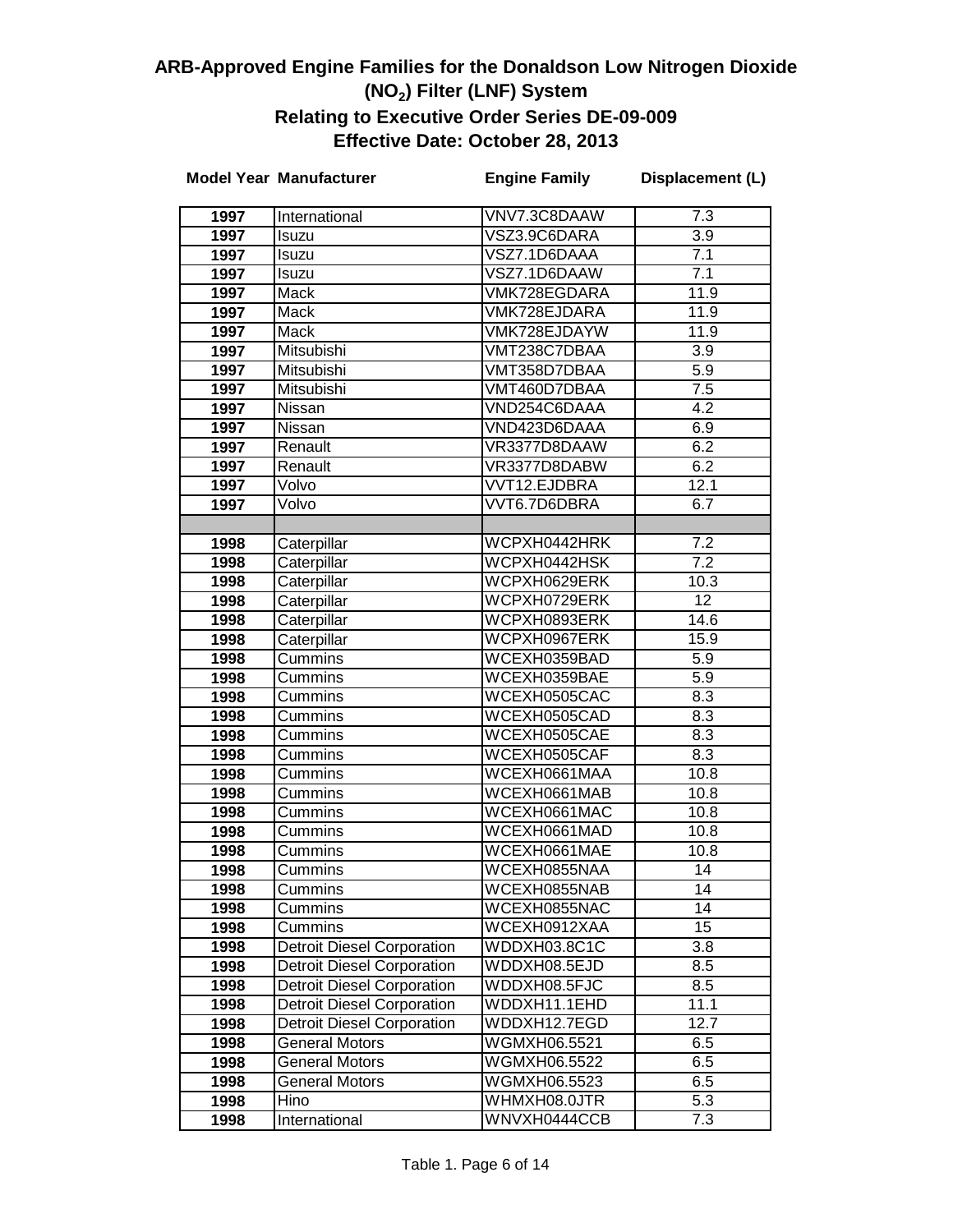|              | <b>Model Year Manufacturer</b>    | <b>Engine Family</b>         | Displacement (L) |
|--------------|-----------------------------------|------------------------------|------------------|
| 1998         | International                     | WNVXH0444CCD                 | 7.3              |
| 1998         | International                     | WNVXH0466CCB                 | 7.6              |
| 1998         | International                     | WNVXH0466CCD                 | 7.6              |
| 1998         | International                     | WNVXH0530CCB                 | 8.7              |
| 1998         | International                     | WNVXH0530CCD                 | 8.7              |
| 1998         | <b>Isuzu</b>                      | WSZXH07.84RA                 | 7.8              |
| 1998         | Mack                              | <b>WMKXH11.9E51</b>          | 11.9             |
| 1998         | <b>Mack</b>                       | WMKXH11.9E52                 | 11.9             |
| 1998         | Mack                              | <b>WMKXH11.9E53</b>          | 11.9             |
| 1998         | Mercedes Benz                     | WMBXH4.25DJA                 | 4.2              |
| 1998         | Nissan                            | WNDXH04.2TAB                 | 4.2              |
| 1998         | Nissan                            | WNDXH06.9FAB                 | 6.9              |
| 1998         | Volvo                             | <b>WVTXH07.350S</b>          | $\overline{7.3}$ |
| 1998         | Volvo                             | <b>WVTXH12.150S</b>          | 12.1             |
|              |                                   |                              |                  |
| 1999         | Caterpillar                       | XCPXH0442HRK                 | 7.2              |
| 1999         | Caterpillar                       | XCPXH0442HSK                 | $\overline{7.2}$ |
| 1999         | Caterpillar                       | XCPXH0629ERK                 | 10.3             |
| 1999         | Caterpillar                       | XCPXH0729ERK                 | 12               |
| 1999         | Caterpillar                       | XCPXH0893ERK                 | 14.6             |
| 1999         | Caterpillar                       | XCPXH0967ERK                 | 15.8             |
| 1999         | Cummins                           | XCEXH0359BAI                 | 5.9              |
| 1999         | Cummins                           | XCEXH0359BAJ                 | $\overline{5.9}$ |
| 1999         | Cummins                           | XCEXH0359BAK                 | 5.9              |
| 1999         | Cummins                           | XCEXH0505CAC                 | 8.3              |
| 1999         | Cummins                           | XCEXH0505CAD                 | 8.3              |
| 1999         | Cummins                           | XCEXH0505CAE                 | 8.3              |
| 1999         | Cummins                           | XCEXH0505CAF                 | $8.\overline{3}$ |
| 1999         | Cummins                           | XCEXH0661MAC<br>XCEXH0661MAG | 10.8             |
| 1999         | Cummins                           |                              | 10.8             |
| 1999<br>1999 | Cummins                           | XCEXH0661MAH<br>XCEXH0661MAI | 10.8<br>10.8     |
| 1999         | Cummins<br>Cummins                | XCEXH0855NAD                 | 14               |
| 1999         | Cummins                           | XCEXH0855NAE                 | 14               |
| 1999         | Cummins                           | XCEXH0855NAF                 | 14               |
| 1999         | Cummins                           | XCEXH0912XAB                 | 14.9             |
| 1999         | Cummins                           | XCEXH0912XAD                 | 14.9             |
| 1999         | Daimler Benz                      | XMBXH4.25DJA                 | 4.2              |
| 1999         | Daimler Benz                      | XMBXH6.37DJA                 | 6.3              |
| 1999         | <b>Detroit Diesel Corporation</b> | XDDXH03.8C1N                 | 3.8              |
| 1999         | <b>Detroit Diesel Corporation</b> | XDDXH08.5EJL                 | 8.5              |
| 1999         | <b>Detroit Diesel Corporation</b> | XDDXH08.5FJN                 | 8.5              |
| 1999         | <b>Detroit Diesel Corporation</b> | XDDXH11.1EHL                 | 11.1             |
| 1999         | <b>Detroit Diesel Corporation</b> | XDDXH12.7EGL                 | 12.7             |
| 1999         | <b>Detroit Diesel Corporation</b> | XDDXH14.0ELL                 | 14               |
| 1999         | <b>General Motors</b>             | XGMXH06.5521                 | 6.5              |
| 1999         | <b>General Motors</b>             | XGMXH06.5523                 | 6.5              |
| 1999         | Hino                              | XHMXH08.0JTR                 | 8                |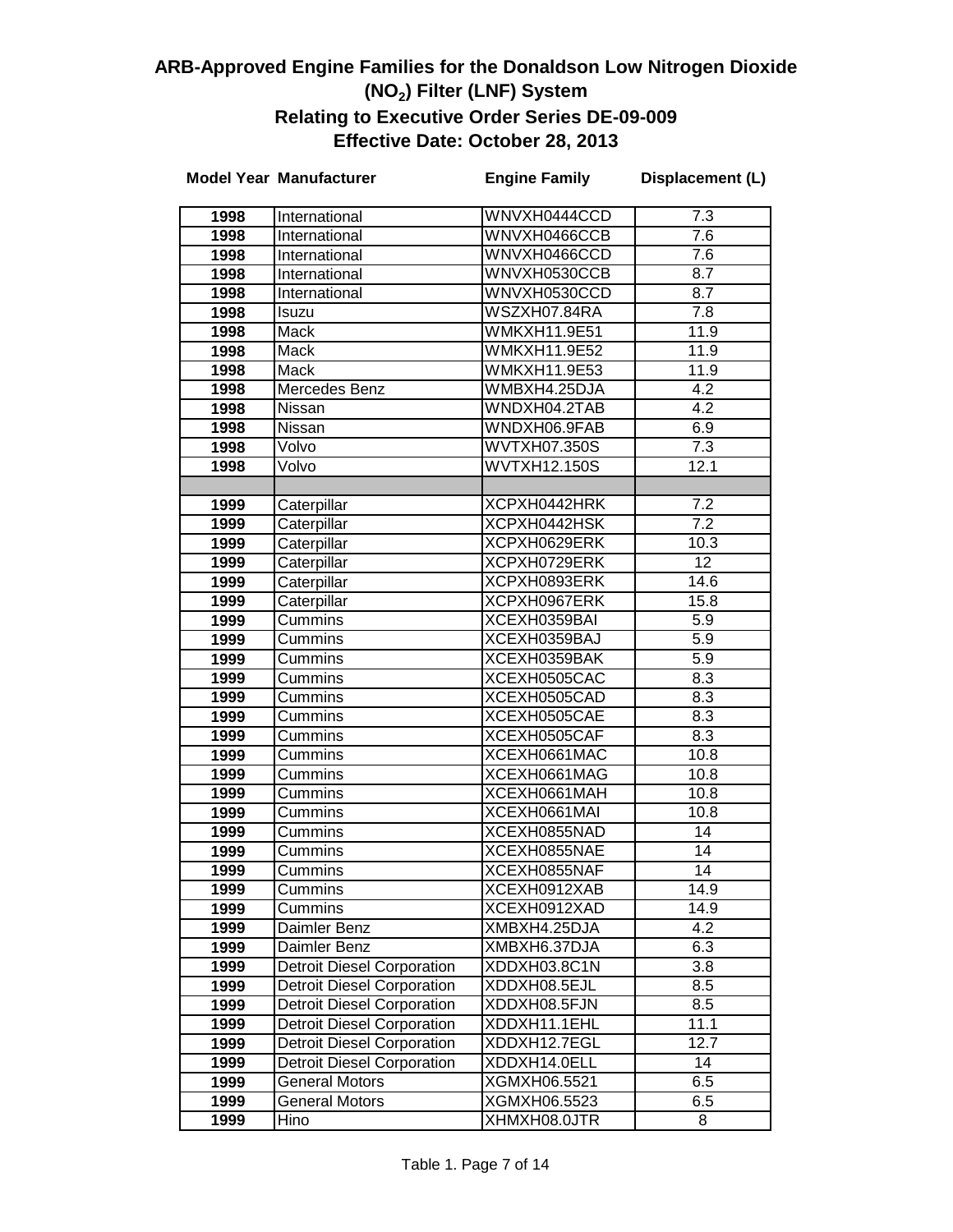|              | <b>Model Year Manufacturer</b>            | <b>Engine Family</b>         | Displacement (L) |
|--------------|-------------------------------------------|------------------------------|------------------|
| 1999         | International                             | XNVXH0444ANA                 | 7.3              |
| 1999         | International                             | XNVXH0444ANB                 | 7.3              |
| 1999         | International                             | XNVXH0466ANA                 | 7.6              |
| 1999         | International                             | XNVXH0466ANB                 | 7.6              |
| 1999         | International                             | XNVXH0530ACT                 | 8.6              |
| 1999         | International                             | XNVXH0530ANA                 | 8.6              |
| 1999         | International                             | XNVXH0530ANB                 | 8.6              |
| 1999         | International                             | XNVXH07.3ACA                 | 7.3              |
| 1999         | International                             | XNVXH07.3ANE                 | 7.3              |
| 1999         | Isuzu                                     | XSZXH04.83AA                 | 4.8              |
| 1999         | Isuzu                                     | XSZXH07.84RA                 | 7.8              |
| 1999         | Mack                                      | <b>XMKXH11.9E54</b>          | 11.9             |
| 1999         | Mitsubishi                                | XMTXH03.9D4A                 | 3.9              |
| 1999         | Mitsubishi                                | XMTXH05.8D6A                 | $\overline{5.8}$ |
| 1999         | Mitsubishi                                | XMTXH07.5D6A                 | $\overline{7.5}$ |
| 1999         | Nissan                                    | XNDXH04.6FAB                 | 4.6              |
| 1999         | Nissan                                    | XNDXH06.9FAB                 | 6.9              |
| 1999         | Renault                                   | XR3XH0377KWC                 | 6.2              |
| 1999         | Renault                                   | XR3XH0377LWC                 | 6.2              |
| 1999         | Volvo                                     | <b>XVTXH07.350S</b>          | 7.3              |
| 1999         | Volvo                                     | XVTXH07.399B                 | 7.3              |
| 1999         | Volvo                                     | XVTXH12.150S                 | 12.1             |
|              |                                           |                              |                  |
| 2000         | Caterpillar                               | YCPXH0442HRK                 | $\overline{7.2}$ |
| 2000         | Caterpillar                               | YCPXH0629ERK                 | 10.3             |
| 2000         | Caterpillar                               | YCPXH0729ERK                 | $\overline{12}$  |
| 2000         | Caterpillar                               | YCPXH0893ERK                 | 14.6             |
| 2000         | Caterpillar                               | YCPXH0967ERK                 | 15.9             |
| 2000         | Cummins                                   | YCEXH0359BAI                 | 5.9              |
| 2000         | Cummins                                   | YCEXH0359BAO                 | 5.9              |
| 2000         | Cummins                                   | YCEXH0359BAP                 | 5.9              |
| 2000         | Cummins                                   | YCEXH0505CAF                 | 8.3              |
| 2000         | Cummins                                   | YCEXH0505CAG                 | 8.3              |
| 2000         | Cummins                                   | YCEXH0505CAH                 | 8.3              |
| 2000         | Cummins                                   | YCEXH0505CAI                 | 8.3              |
| 2000         | Cummins                                   | YCEXH0540LAA                 | 8.8              |
| 2000         | Cummins                                   | YCEXH0661MAG                 | 10.8             |
| 2000         | Cummins                                   | YCEXH0661MAH                 | 10.8             |
| 2000         | Cummins                                   | YCEXH0661MAI                 | 10.8             |
| 2000         | Cummins                                   | YCEXH0855NAD                 | 14               |
| 2000         | Cummins                                   | YCEXH0855NAE                 | 14               |
| 2000         | Cummins                                   | YCEXH0855NAF                 | 14               |
| 2000         | Cummins                                   | YCEXH0912XAC                 | 14.9             |
| 2000         | Cummins                                   | YCEXH0912XAD<br>YCEXH0912XAE | 14.9             |
| 2000         | Cummins                                   |                              | 14.9<br>4.3      |
| 2000<br>2000 | <b>DaimlerChrysler</b><br>DaimlerChrysler | YMBXH4.25DJA<br>YMBXH6.37DJA | 6.4              |
| 2000         | <b>Detroit Diesel Corporation</b>         | <b>YDDXH03.8C1N</b>          | $\overline{3.8}$ |
|              |                                           |                              |                  |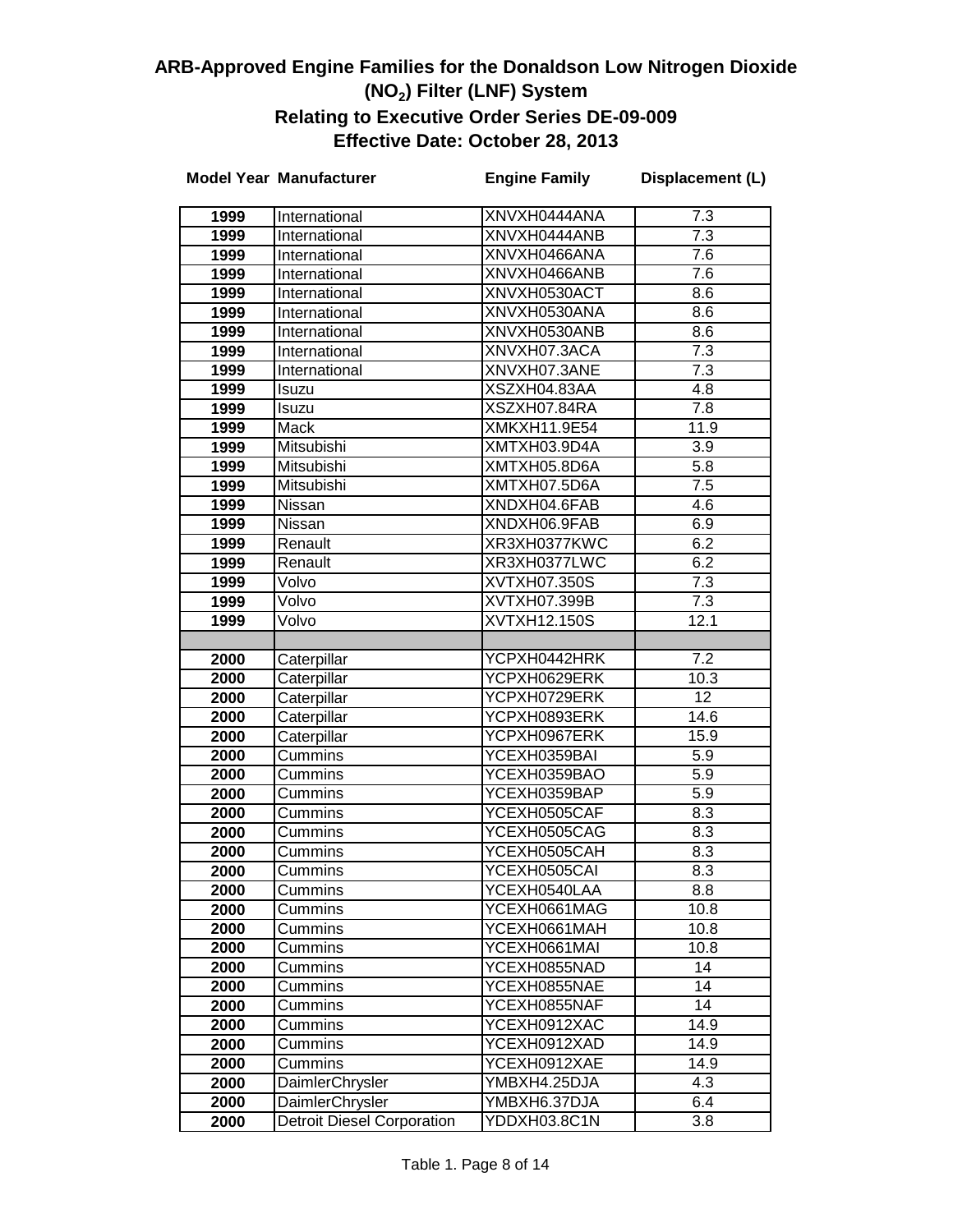|      | <b>Model Year Manufacturer</b>    | <b>Engine Family</b> | Displacement (L) |
|------|-----------------------------------|----------------------|------------------|
| 2000 | <b>Detroit Diesel Corporation</b> | YDDXH08.5EJB         | 8.5              |
| 2000 | <b>Detroit Diesel Corporation</b> | YDDXH08.5EJL         | 8.5              |
| 2000 | <b>Detroit Diesel Corporation</b> | YDDXH08.5FJN         | $\overline{8.5}$ |
| 2000 | <b>Detroit Diesel Corporation</b> | YDDXH12.7EGL         | 12.7             |
| 2000 | <b>Detroit Diesel Corporation</b> | YDDXH14.0ELL         | 14               |
| 2000 | <b>General Motors</b>             | YGMXH06.5521         | 6.5              |
| 2000 | Hino                              | YHMXH05.3JTD         | $\overline{5.3}$ |
| 2000 | Hino                              | YHMXH08.0JTP         | $\overline{8.0}$ |
| 2000 | Hino                              | YHMXH08.0JTR         | $\overline{8.0}$ |
| 2000 | International                     | YNVXH0444ACT         | $\overline{7.3}$ |
| 2000 | International                     | YNVXH0444ANA         | $\overline{7.3}$ |
| 2000 | International                     | YNVXH0444ANB         | $\overline{7.3}$ |
| 2000 | International                     | YNVXH0444ANC         | $\overline{7.3}$ |
| 2000 | International                     | YNVXH0466ANA         | 7.6              |
| 2000 | International                     | YNVXH0466ANB         | 7.6              |
| 2000 | International                     | YNVXH0530ACT         | 8.7              |
| 2000 | International                     | YNVXH0530ANA         | 8.7              |
| 2000 | International                     | YNVXH0530ANB         | 8.7              |
| 2000 | International                     | YNVXH07.3ANA         | $\overline{7.3}$ |
| 2000 | Isuzu                             | YSZXH04.83AA         | 4.8              |
| 2000 | Isuzu                             | YSZXH07.84RA         | 7.8              |
| 2000 | <b>Mack</b>                       | YMKXH11.9E56         | 11.9             |
| 2000 | <b>Mack</b>                       | YMKXH11.9V57         | 11.9             |
| 2000 | Mitsubishi                        | YMTXH03.9D4A         | $\overline{3.9}$ |
| 2000 | Mitsubishi                        | YMTXH05.8D6A         | 5.8              |
| 2000 | Mitsubishi                        | YMTXH07.5D6A         | 7.5              |
| 2000 | Nissan                            | YNDXH04.6FAB         | 4.6              |
| 2000 | Nissan                            | YNDXH06.9FAB         | 6.9              |
| 2000 | Renault                           | YR3XH0377KWC         | 6.2              |
| 2000 | Volvo                             | YVTXH07.350S         | 7.3              |
| 2000 | Volvo                             | <b>YVTXH12.150S</b>  | 12.1             |
|      |                                   |                      |                  |
| 2001 | Caterpillar                       | 1CPXH0442HAK         | 7.2              |
| 2001 | Caterpillar                       | 1CPXH0442HBK         | $\overline{7.2}$ |
| 2001 | Caterpillar                       | 1CPXH0442HRK         | 7.2              |
| 2001 | Caterpillar                       | 1CPXH0629ERK         | 10.3             |
| 2001 | Caterpillar                       | 1CPXH0729ERK         | 12 <sup>2</sup>  |
| 2001 | Caterpillar                       | 1CPXH0893ERK         | 14.7             |
| 2001 | Caterpillar                       | 1CPXH0967ERK         | 15.9             |
| 2001 | Cummins                           | 1CEXH0239BAD         | 3.9              |
| 2001 | Cummins                           | 1CEXH0239BAE         | 3.9              |
| 2001 | Cummins                           | 1CEXH0359BAO         | 5.9              |
| 2001 | Cummins                           | 1CEXH0359BAU         | 5.9              |
| 2001 | Cummins                           | 1CEXH0359BAV         | 5.9              |
| 2001 | Cummins                           | 1CEXH0505CAM         | 8.3              |
| 2001 | Cummins                           | 1CEXH0505CAN         | 8.3              |
| 2001 | Cummins                           | 1CEXH0505CAO         | 8.3              |
| 2001 | Cummins                           | 1CEXH0505CAP         | 8.3              |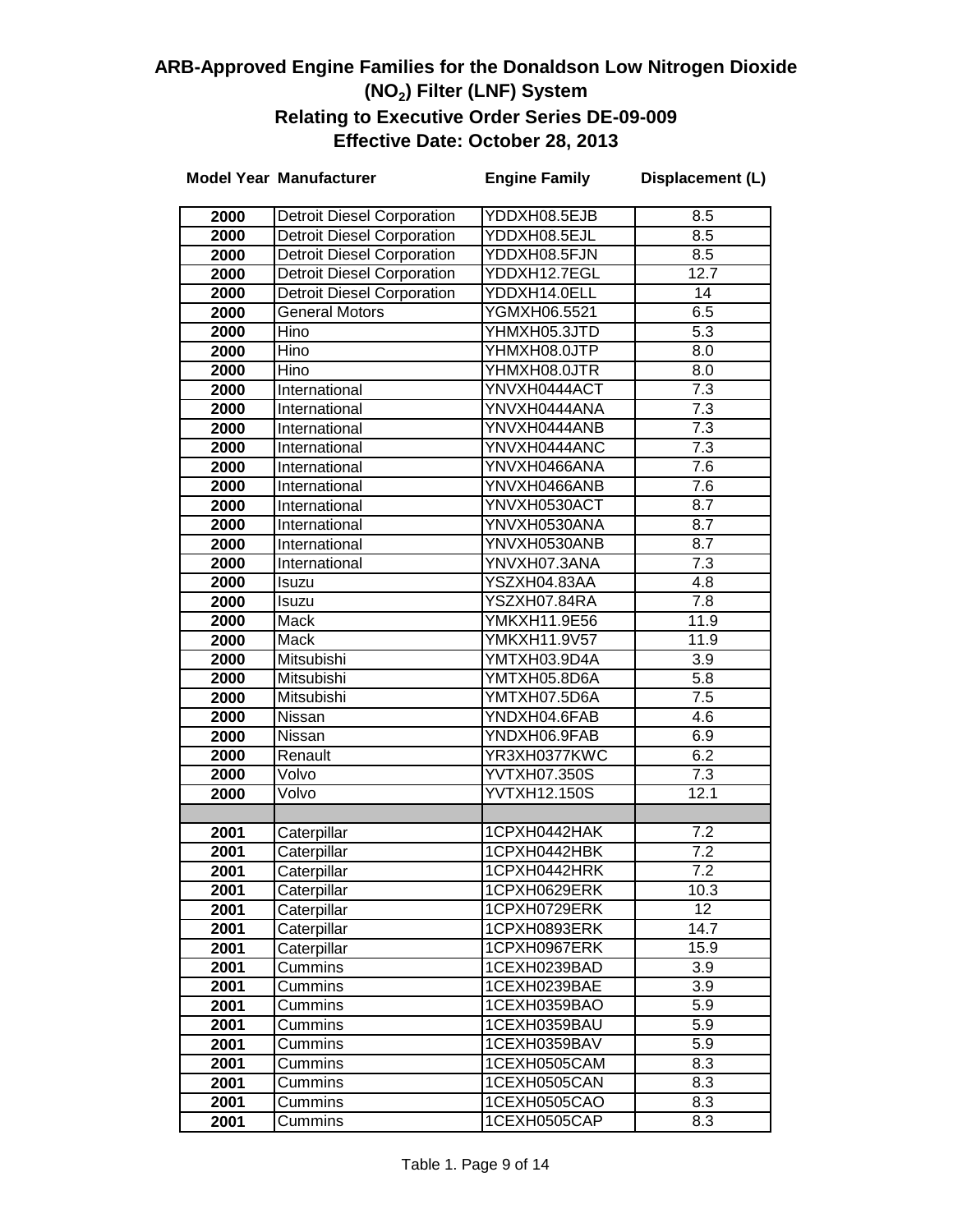|                   | <b>Model Year Manufacturer</b>    | <b>Engine Family</b>         | Displacement (L)        |
|-------------------|-----------------------------------|------------------------------|-------------------------|
| 2001              | Cummins                           | 1CEXH0540LAA                 | 8.9                     |
| 2001              | Cummins                           | 1CEXH0540LAB                 | 8.9                     |
| 2001              | Cummins                           | 1CEXH0540LAC                 | 8.8                     |
| 2001              | Cummins                           | 1CEXH0661MAP                 | 10.9                    |
| 2001              | Cummins                           | 1CEXH0661MAQ                 | 10.9                    |
| 2001              | Cummins                           | 1CEXH0661MAR                 | 10.9                    |
| 2001              | Cummins                           | 1CEXH0855NAD                 | 14                      |
| 2001              | Cummins                           | 1CEXH0855NAE                 | 14                      |
| 2001              | Cummins                           | 1CEXH0855NAF                 | 14                      |
| 2001              | Cummins                           | 1CEXH0912XAC                 | 15                      |
| 2001              | Cummins                           | 1CEXH0912XAD                 | 15                      |
| 2001              | Cummins                           | 1CEXH0912XAE                 | 15                      |
| 2001              | DaimlerChrysler                   | 1MBXH12.0DJA                 | $\overline{12}$         |
| 2001              | DaimlerChrysler                   | 1MBXH12.8DJA                 | 12.8                    |
| 2001              | DaimlerChrysler                   | 1MBXH4.25DJA                 | 4.25                    |
| 2001              | DaimlerChrysler                   | 1MBXH6.37DJA                 | 6.37                    |
| 2001              | DaimlerChrysler                   | 1MBXH6.37DJC                 | 6.37                    |
| 2001              | <b>Detroit Diesel Corporation</b> | 1DDXH08.5EJB                 | 8.5                     |
| 2001              | <b>Detroit Diesel Corporation</b> | 1DDXH08.5EJL                 | 8.5                     |
| 2001              | <b>Detroit Diesel Corporation</b> | 1DDXH08.5FJY                 | 8.5                     |
| 2001              | <b>Detroit Diesel Corporation</b> | 1DDXH12.7EGL                 | 12.7                    |
| 2001              | <b>Detroit Diesel Corporation</b> | 1DDXH14.0ELL                 | 14                      |
| 2001              | <b>General Motors</b>             | 1GEPH06.5CFF                 | 6.5                     |
| 2001              | General Motors                    | 1GMXH06.5521                 | 6.5                     |
| 2001              | <b>General Motors</b>             | 1GMXH06.5526                 | 6.5                     |
| 2001              | Hino                              | 1HMXH05.3JTD                 | $\overline{5.3}$        |
| 2001              | Hino                              | 1HMXH08.0JTP                 | 8                       |
| 2001              | Hino                              | 1HMXH08.0JTR                 | $\overline{8}$          |
| 2001              | International                     | 1NVXH0444ANA                 | $\overline{7.3}$        |
| 2001              | International                     | 1NVXH0444ANB                 | 7.3                     |
| $\overline{2001}$ | International                     | 1NVXH0444ANC                 | 7.3                     |
| 2001              | International                     | 1NVXH0466ANA                 | $\overline{7.6}$        |
| 2001              | International                     | 1NVXH0466ANB                 | 7.6                     |
| 2001              | International                     | 1NVXH0530ACT                 | 8.7                     |
| 2001              | International                     | 1NVXH0530ANA                 | 8.7                     |
| 2001              | International                     | 1NVXH0530ANB                 | 8.7                     |
| 2001              | International                     | 1NVXH07.3ACE                 | 7.3                     |
| 2001              | International                     | 1NVXH07.3ANA                 | 7.3                     |
| 2001              | Isuzu                             | 1SZXH04.83AA                 | 4.8                     |
| 2001              | Isuzu                             | 1SZXH07.84RA                 | 7.8                     |
| 2001              | Mack                              | 1MKXH11.9H56                 | 11.9                    |
| 2001              | Mack                              | 1MKXH11.9H59                 | 11.9                    |
| 2001              | Mack                              | 1MKXH11.9V57                 | 11.9                    |
| 2001              | Mack                              | 1MKXH11.9V60<br>1MKXH11.9V61 | 11.9                    |
| 2001              | Mack                              |                              | 11.9<br>3.9             |
| 2001<br>2001      | Mitsubishi                        | 1MTXH03.9D4A<br>1MTXH04.8M5A |                         |
| 2001              | Mitsubishi<br>Mitsubishi          | 1MTXH05.8D6A                 | 4.8<br>$\overline{5.8}$ |
|                   |                                   |                              |                         |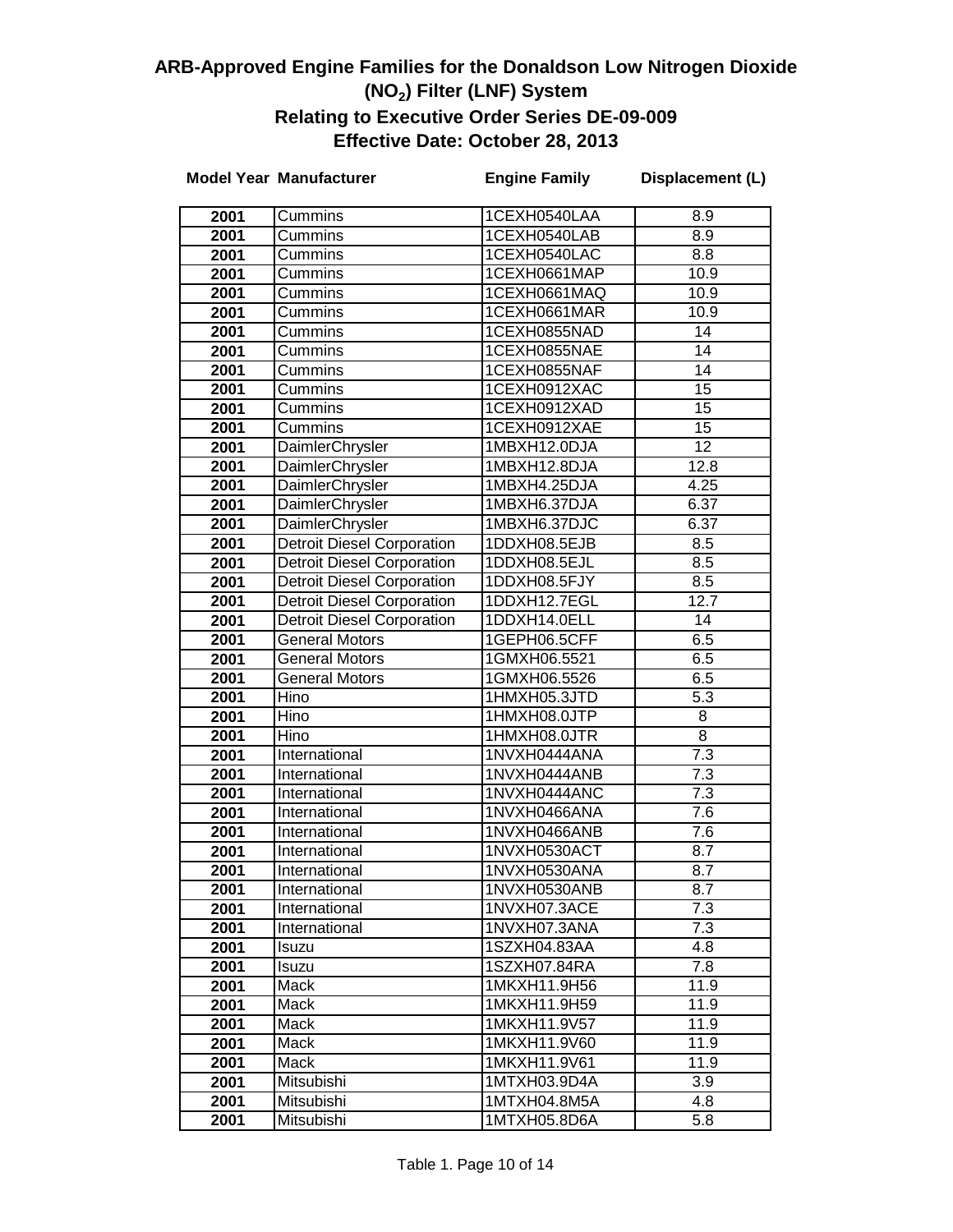|              | <b>Model Year Manufacturer</b>                                         | <b>Engine Family</b>         | Displacement (L) |
|--------------|------------------------------------------------------------------------|------------------------------|------------------|
| 2001         | Mitsubishi                                                             | 1MTXH07.5D6A                 | 7.5              |
| 2001         | Nissan                                                                 | 1NDXH04.6FAB                 | 4.6              |
| 2001         | Nissan                                                                 | 1NDXH06.9FAB                 | 6.9              |
| 2001         | Volvo                                                                  | 1VTXH07.350S                 | $\overline{7.3}$ |
| 2001         | Volvo                                                                  | 1VTXH12.150S                 | 12.1             |
|              |                                                                        |                              |                  |
| 2002         | Caterpillar                                                            | 2CPXH0442HRK                 | 7.2              |
| 2002         | Caterpillar                                                            | 2CPXH0629ERK                 | 10.3             |
| 2002         | Caterpillar                                                            | 2CPXH0729ERK                 | 12               |
| 2002         | Caterpillar                                                            | 2CPXH0893ERK                 | 14.6             |
| 2002         | Caterpillar                                                            | 2CPXH0967ERK                 | 15.9             |
| 2002         | Cummins                                                                | 2CEXH0239BAD                 | 3.9              |
| 2002         | Cummins                                                                | 2CEXH0239BAE                 | $\overline{3.9}$ |
| 2002         | Cummins                                                                | 2CEXH0359BAB                 | $\overline{5.9}$ |
| 2002         | Cummins                                                                | 2CEXH0359BAO                 | $\overline{5.9}$ |
| 2002         | Cummins                                                                | 2CEXH0505CAM                 | 8.3              |
| 2002         | Cummins                                                                | 2CEXH0505CAN                 | 8.3              |
| 2002         | Cummins                                                                | 2CEXH0505CAQ                 | 8.3              |
| 2002         | Cummins                                                                | 2CEXH0540LAB                 | 8.8              |
| 2002         | Cummins                                                                | 2CEXH0540LAC                 | 8.8              |
| 2002         | Cummins                                                                | 2CEXH0661MAP                 | 10.8             |
| 2002         | Cummins                                                                | 2CEXH0661MAS                 | 10.8             |
| 2002         | Cummins                                                                | 2CEXH0855NAA                 | 14.0             |
| 2002         | Cummins                                                                | 2CEXH0912XAF                 | 15.0             |
| 2002         | DaimlerChrysler                                                        | 2MBXH12.0DJA                 | 12               |
| 2002         | DaimlerChrysler                                                        | 2MBXH12.8DJA                 | 12.8             |
| 2002         | DaimlerChrysler                                                        | 2MBXH15.9DJB                 | 15.9             |
| 2002         | DaimlerChrysler                                                        | 2MBXH4.25DJA                 | 4.3              |
| 2002         | DaimlerChrysler                                                        | 2MBXH6.37DJA                 | 6.4              |
| 2002         | DaimlerChrysler                                                        | 2MBXH6.37DJC                 | 6.4              |
| 2002         | <b>Detroit Diesel Corporation</b>                                      | 2DDXH08.5EJL                 | 8.5              |
| 2002         | <b>Detroit Diesel Corporation</b>                                      | 2DDXH08.5FJY                 | 8.5              |
| 2002         | <b>Detroit Diesel Corporation</b>                                      | 2DDXH12.7EGL<br>2DDXH12.7FGN | 12.7             |
| 2002<br>2002 | <b>Detroit Diesel Corporation</b><br><b>Detroit Diesel Corporation</b> | 2DDXH14.0ELL                 | 12.7<br>14       |
| 2002         | <b>General Engine Products</b>                                         | 2GEPH06.5521                 | 6.5              |
| 2002         | <b>General Motors</b>                                                  | 2GEPH06.5CFF                 | 6.5              |
| 2003         | <b>General Motors</b>                                                  | 3GEPH06.5527                 | 6.5              |
| 2002         | <b>General Motors</b>                                                  | 2GMXH06.5521                 | 6.5              |
| 2002         | Hino                                                                   | 2HMXH05.3JTD                 | 5.3              |
| 2002         | Hino                                                                   | 2HMXH08.0JTP                 | 8                |
| 2002         | Hino                                                                   | 2HMXH08.0JTR                 | 8                |
| 2002         | International                                                          | 2NVXH0444ANA                 | 7.3              |
| 2002         | International                                                          | 2NVXH0444ANB                 | 7.3              |
| 2002         | International                                                          | 2NVXH0444ANC                 | 7.3              |
| 2002         | International                                                          | 2NVXH0466ANA                 | 7.6              |
| 2002         | International                                                          | 2NVXH0466ANB                 | 7.6              |
| 2002         | International                                                          | 2NVXH0530ACT                 | 8.7              |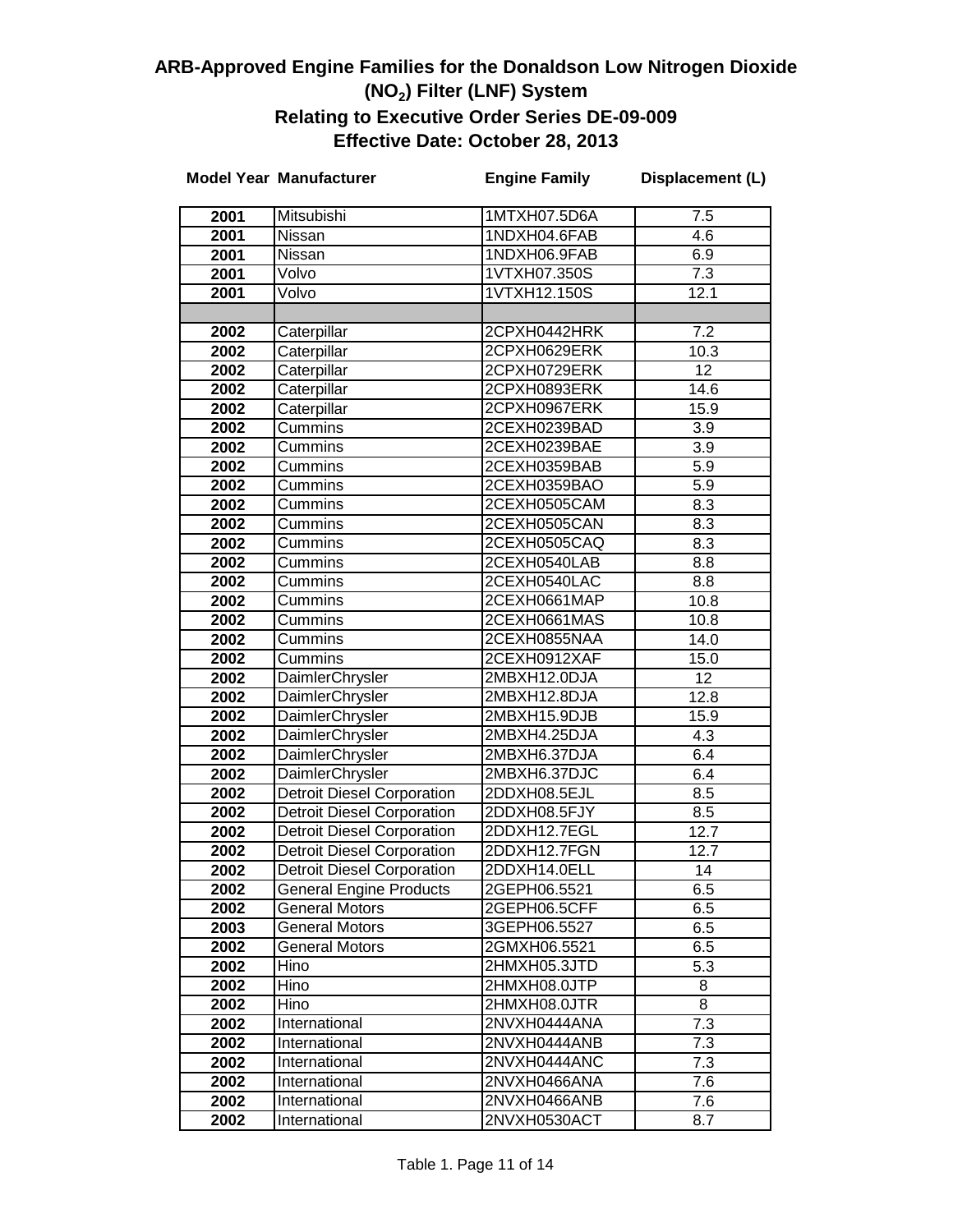|      | <b>Model Year Manufacturer</b> | <b>Engine Family</b> | Displacement (L) |
|------|--------------------------------|----------------------|------------------|
| 2002 | International                  | 2NVXH0530ANA         | 8.7              |
|      |                                |                      |                  |
| 2002 | International                  | 2NVXH0530ANB         | 8.7              |
| 2002 | International                  | 2NVXH0530ANC         | 8.7              |
| 2002 | International                  | 2NVXH07.3ACE         | 7.3              |
| 2002 | International                  | 2NVXH07.3ANA         | 7.3              |
| 2002 | Isuzu                          | 2SZXH04.83AA         | 6.6              |
| 2002 | Isuzu                          | 2SZXH06.64RA         | 6.6              |
| 2002 | Isuzu                          | 2SZXH07.84RA         | $\overline{7.8}$ |
| 2002 | Mack                           | 2MKXH11.9H59         | 11.9             |
| 2002 | <b>Mack</b>                    | 2MKXH11.9H63         | 11.9             |
| 2002 | <b>Mack</b>                    | 2MKXH11.9V60         | 11.9             |
| 2002 | <b>Mack</b>                    | 2MKXH11.9V61         | 11.9             |
| 2002 | Mack                           | 2MKXH11.9V65         | 11.9             |
| 2002 | <b>Mack</b>                    | 2MKXH11.9V66         | 11.9             |
| 2002 | Mack                           | 2MKXH11.9V67         | 11.9             |
| 2002 | Mitsubishi                     | 2MTXH03.9D4A         | 3.9              |
| 2002 | Mitsubishi                     | 2MTXH04.8M5A         | 4.8              |
| 2002 | Mitsubishi                     | 2MTXH05.8D6A         | 5.8              |
| 2002 | Mitsubishi                     | 2MTXH07.5D6A         | 7.5              |
| 2002 | Nissan                         | 2NDXH04.6FAB         | 4.6              |
| 2002 | Nissan                         | 2NDXH06.9FAB         | 6.9              |
| 2002 | Renault                        | 2R3XH0377BNA         | 6.2              |
| 2002 | Renault                        | 2R3XH0377CNA         | 6.2              |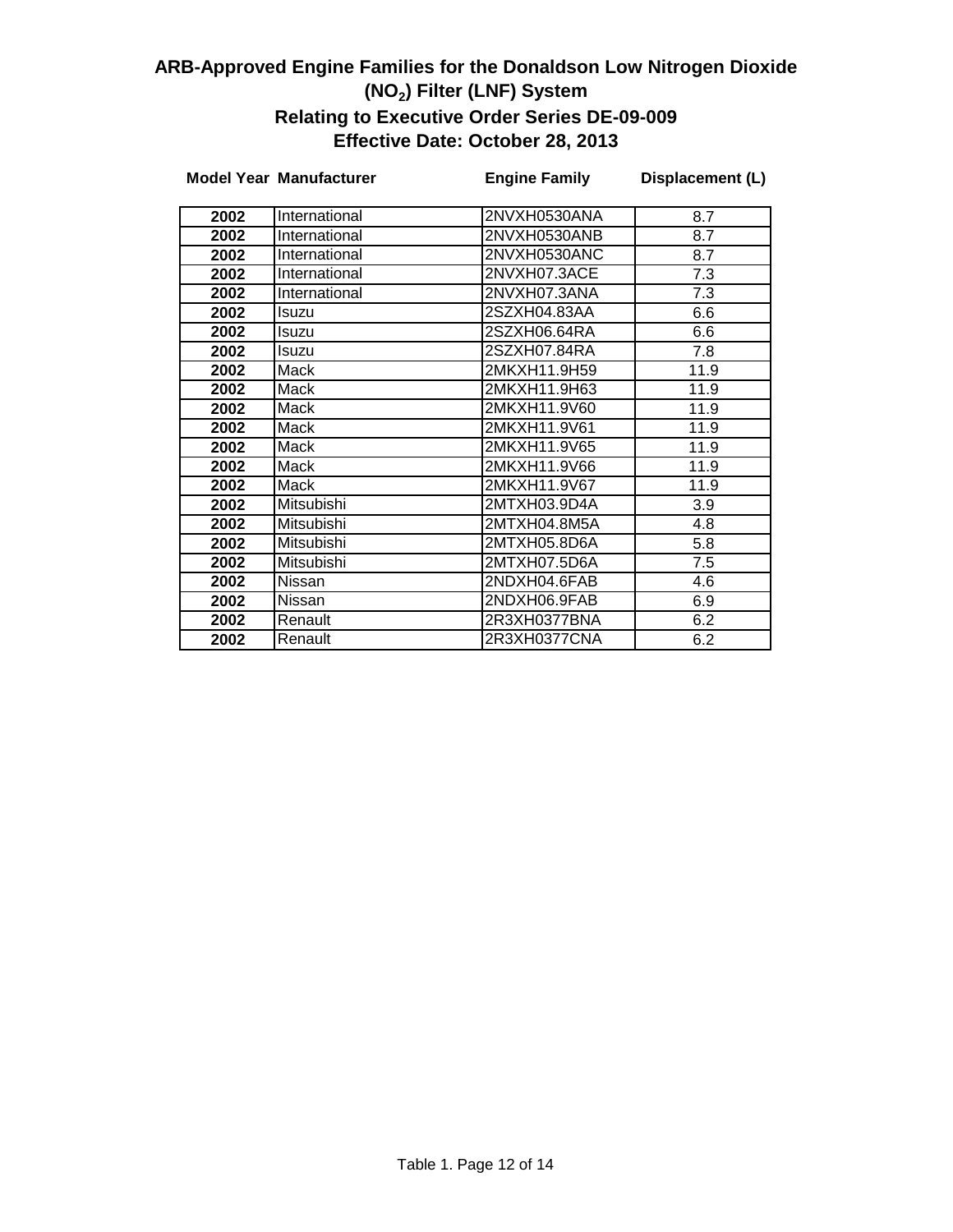|      | <b>Model Year Manufacturer</b> | <b>Engine Family</b> | Displacement (L) |
|------|--------------------------------|----------------------|------------------|
| 2002 | Volvo                          | 2VTXH07.350S         | 7.3              |
| 2002 | Volvo                          | 2VTXH12.150S         | 12.1             |
|      |                                |                      |                  |
| 2003 | Cummins                        | 3CEXH0239BAD         | 3.9              |
| 2003 | Cummins                        | 3CEXH0505CAN         | 8.3              |
| 2003 | Cummins                        | 3CEXH0505CAQ         | 8.3              |
| 2003 | Cummins                        | 3CEXH0540LAC         | 8.8              |
| 2003 | DaimlerChrysler                | 3MBXH12.0DJA         | 12               |
| 2003 | DaimlerChrysler                | 3MBXH12.8DJA         | 12.8             |
| 2003 | <b>DaimlerChrysler</b>         | 3MBXH15.9DJB         | 11.9             |
| 2003 | DaimlerChrysler                | 3MBXH4.25DJA         | $\overline{4.3}$ |
| 2003 | DaimlerChrysler                | 3MBXH4.25DJC         | $\overline{4.3}$ |
| 2003 | DaimlerChrysler                | 3MBXH6.37DJA         | 6.4              |
| 2003 | DaimlerChrysler                | 3MBXH6.37DJC         | 6.4              |
| 2003 | <b>General Engine Products</b> | 3GEPH06.5521         | 6.5              |
| 2003 | Hino                           | 3HMXH05.3JTD         | 5.3              |
| 2003 | Hino                           | 3HMXH08.0JTP         | 8                |
| 2003 | Hino                           | 3HMXH08.0JTR         | 8                |
| 2003 | International                  | 3NVXH0365AEA         | 6                |
| 2003 | International                  | 3NVXH0444ANB         | 7.3              |
| 2003 | International                  | 3NVXH0444ANC         | $\overline{7}.3$ |
| 2003 | International                  | 3NVXH0466ANA         | 7.6              |
| 2003 | International                  | 3NVXH0466ANB         | 7.6              |
| 2003 | International                  | 3NVXH0530ANA         | 8.7              |
| 2003 | International                  | 3NVXH0530ANB         | 8.7              |
| 2003 | International                  | 3NVXH0530ANC         | 8.7              |
| 2003 | Isuzu                          | 3SZXH04.83AA         | 4.8              |
| 2003 | Isuzu                          | 3SZXH06.64RA         | 6.6              |
| 2003 | Isuzu                          | 3SZXH07.84AA         | 7.8              |
| 2003 | Isuzu                          | 3SZXH07.84RA         | 7.8              |
| 2003 | Mitsubishi                     | 3MTXH03.9D4A         | 3.9              |
| 2003 | Mitsubishi                     | 3MTXH04.8M5A         | 4.9              |
| 2003 | Mitsubishi                     | 3MTXH05.8D6A         | 5.9              |
| 2003 | Mitsubishi                     | 3MTXH07.5D6A         | 7.5              |
| 2003 | Nissan                         | 3NDXH04.6FAB         | 4.6              |
| 2003 | Nissan                         | 3NDXH06.9FAB         | 6.9              |
|      |                                |                      |                  |
| 2004 | Cummins                        | 4CEXH0505CAS         | 8.3              |
| 2004 | Cummins                        | 4CEXH0505CAR         | 8.3              |
| 2004 | Cummins                        | 4CEXH0540LAE         | 8.8              |
| 2004 | International                  | 4NVXH0466ANA         | 7.6              |
| 2004 | International                  | 4NVXH0466ANB         | 7.6              |
| 2004 | International                  | 4NVXH0530ANA         | 8.7              |
| 2004 | International                  | 4NVXH0530ANB         | 8.7              |
| 2004 | International                  | 4NVXH0530ANC         | 8.7              |